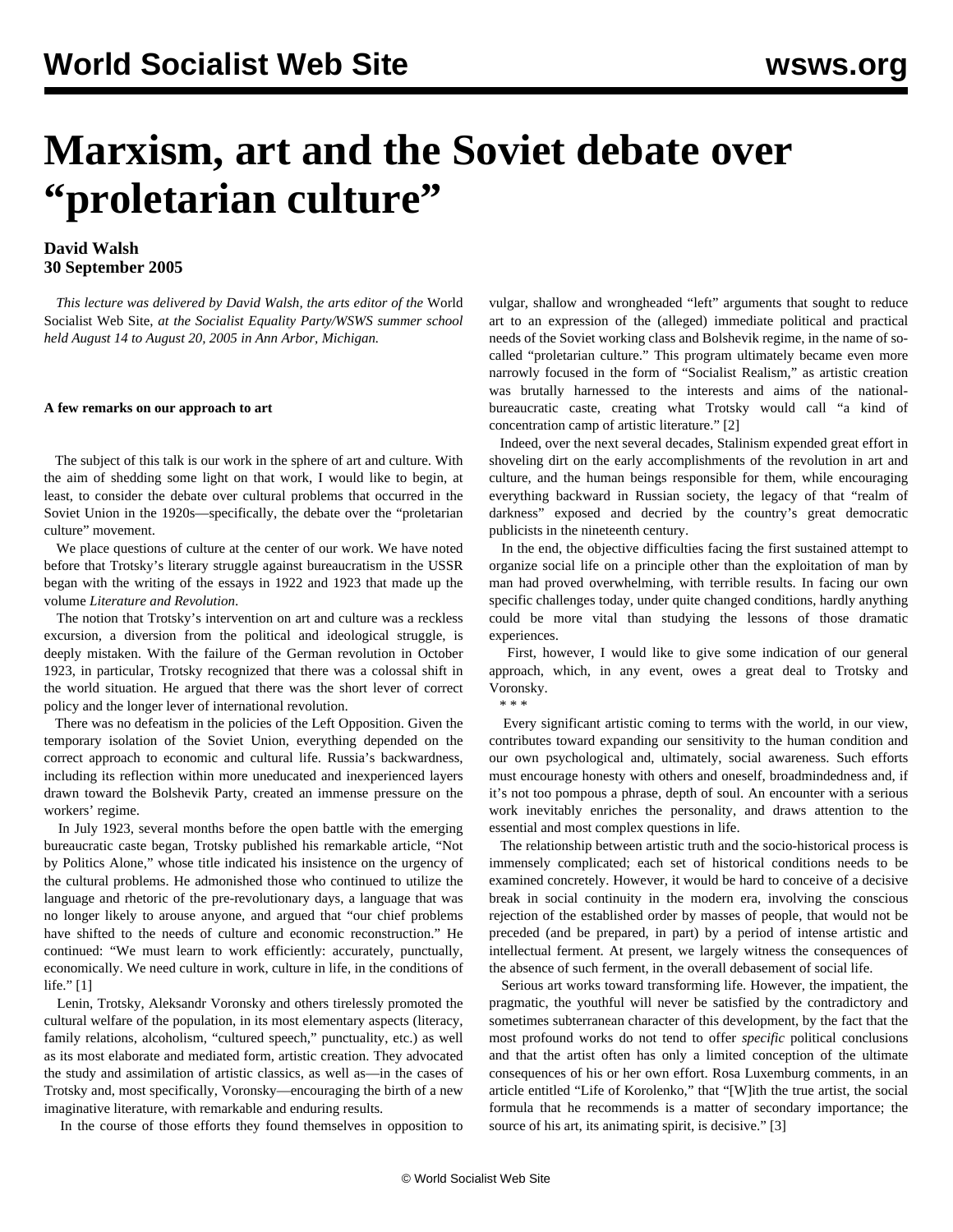Nonetheless, one of the first "discoveries" about the world that the

serious artist and his or her viewer or reader will make is that it needs to be changed. Art, by its own particular means—and a grasp of those particular means is hardly beside the point—helps align thinking and feeling closer to the actual state of human affairs; certain forms offer insight into the nature of social relationships, the mood and sentiments of various social groupings, the diversity and complexity of the social organism itself, as well as the more enduring and even vexing features of human psychology.

 In our historical conditions, working to transform life means, above all, undermining the grip of the existing order over humanity's heart and mind. No one who responds deeply and consistently to art's "humanness" is likely to remain indifferent in the end to a system rooted in exploitation and which has the cruelest consequences for vast portions of the global population. Furthermore, by exposing people to the infinitely varied, transitory character of human relationships, art weakens the claims of permanence and legitimacy, much less God-given authority, made by the powers-that-be.

 Art and science are not intrinsically at odds. They cognize the same universe. In the most general sense, one is inclined to believe that rational insight into social life and history is indispensable for any serious creative effort. In arranging sounds in a certain order, designing plans for a new building or adding color to an empty canvas, one adopts a certain standpoint *vis à vis* the external world, toward history, toward other people. One approves or disapproves of things. One displays urgency or one doesn't. One is critical or caustic, self-satisfied or demoralized. In that overriding sense, in order to contribute and not merely kill time, every artist needs to be something of a specialist in the way people organize life on this planet.

 Producing a drama, a novel or a film without some *advanced* degree of insight into the larger, socially crucial relationships between human beings and the history of those relationships seems a particularly reckless and futile effort.

 Is art, however, merely a vaguely disreputable, somewhat more nebulous and slightly out-of-focus younger sibling of science and philosophy, the "negative" image of those other fields' "positive"? Is art's realm those difficult-to-get-at places between humanity's teeth that science and philosophy simply cannot reach? If this were the case, it would be, to a considerable extent, a luxury item. One would have to ask: What is the need for art? To borrow a thought from Trotsky in another context, if art has no independent function, if it is identical with sociological or other processes, then it is unnecessary, useless; it would be actively harmful because it would be a superfluous complication—"and what a complication!" [4]

 Rationalism and logic, science and history do not exhaust art. Its objectively indispensable function is to picture human life by adhering intimately to psychological and social experience (including experience with sound, color, the movement of the human body), adhering to the inner and outer contours of that experience, and transforming them into images that catch at essential realities in a concrete, sensuous manner.

 Science resolves the material of the world into abstract categories. In science, logical evaluation holds sway; in art, aesthetic evaluation. Art makes use of the concrete and sensuous itself to create its own particular abstractions, images. In everyday life, however, our sentiments are bound up with specific people and events. In artistic imagery, our feelings and thoughts are refined and heightened, not tied to this or that fleeting impression or moment. Art has its own peculiar generalizing powers.

 We Marxists emphasize the need for objective knowledge in art. That is one of our responsibilities. If we did not, who would? We insist that art today needs the element of scientific appraisal like never before in the modern era. Intellectual slovenliness, self-indulgence and cheap emotional histrionics pervade the scene. Nonetheless, we are also perfectly well aware that sincere and spontaneous art only emerges out of the closest contact with the unconscious and the deliberate accessing of what normally remains hidden inside.

 There is a realm that lies outside the *immediate* power of science, much less "common sense," to cognize. Humanity has a vast sociopsychological experience. All of the experiences with love, fear, death, the continual interaction of human beings and nature, the almost infinitely complex relations of human beings to one another, the building up of the "inner life," the "soul," and all of these under changing historical conditions. Serious art also crystallizes this vast experience.

 A few months ago, a reader of the *World Socialist Web Site* wrote in, informing me that the novel was finished. After all, if the theme of Tolstoy's *Anna Karenina* could be summed up in one sentence, why waste all our time with an 800-page book? This manages to miss everything. The art work creates a space in which truths about human existence are not merely stated, off the top of the head, as rational concepts, but established—proven dramatically, emotionally and intellectually through the most intense reworking and experiencing. In some fashion or other, the reader or viewer or listener undergoes the same painful-pleasurable ordeal as the artist.

 At the highest levels of art, the attempt to separate thought from feeling is entirely vain. Here, thinking and feeling are passing back and forth between charged poles so rapidly and meaningfully that a heightened state is attained. One *thinks emotionally* and *feels ideas* in an unsurpassable manner. As Voronsky puts it, one feels as though one is "brushing up against the very depths and sources of being; one senses harmony in the cosmos, and one's impressions are magnificent and triumphant." [5]

 Our movement has insisted that a crisis currently exists in artistic perspective and production, not just in cinema, but more generally, a spiritual crisis bound up with the traumas and disappointments of the twentieth century and the general social impasse.

 We strenuously reject the conclusions of those who have essentially given up, in politics or art, in the face of the present difficulties. The collapse of the Soviet Union, the abandonment of reformism by the social democratic parties, the decay of the traditional labor organizations have driven a considerable number into despair and demoralization.

 The long-time editor of the *New Left Review*, Perry Anderson, associated with various Pabloite tendencies, declared a few years ago: "Whatever limitations persist to its practice, neo-liberalism as a set of principles rules undivided across the globe: the most successful ideology in world history." [6]

 Postmodernism adapted itself more or less cheerfully and playfully to this supposed triumph. A deplorable figure like Jean Baudrillard, a former Marxist, of course [*There must be or there certainly ought to be application forms in France, either in government, academia or private business, that contain "Former Marxist" as one of the standard possible choices under "previous work and/or life experience"*], proclaims the "death of the real"— i.e., as Doug Mann notes in "Jean Baudrillard: A Very Short Introduction," Baudrillard "argues that in a postmodern culture dominated by TV, films, news media, and the Internet, the whole idea of a true or a false copy of something has been destroyed: all we have now are *simulations* of reality, which aren't any more or less 'real' than the reality they simulate."

 Baudrillard "describes a postmodernity predicated on death—the end of history, the social, meaning, politics, etc.—whilst offering no recipes or strategies of resistance." A perverse and paradoxical change has taken place, "signaling the end of the very possibility of change." [7]

 Baudrillard notes that his decision to visit the US stemmed from his desire to seek "the finished form of the future catastrophe." [8]

 Left critics of postmodernism, like the academic Fredric Jameson, operate within the same essential intellectual orbit, perhaps deploring or lamenting what Baudrillard and others celebrate or ironize about, but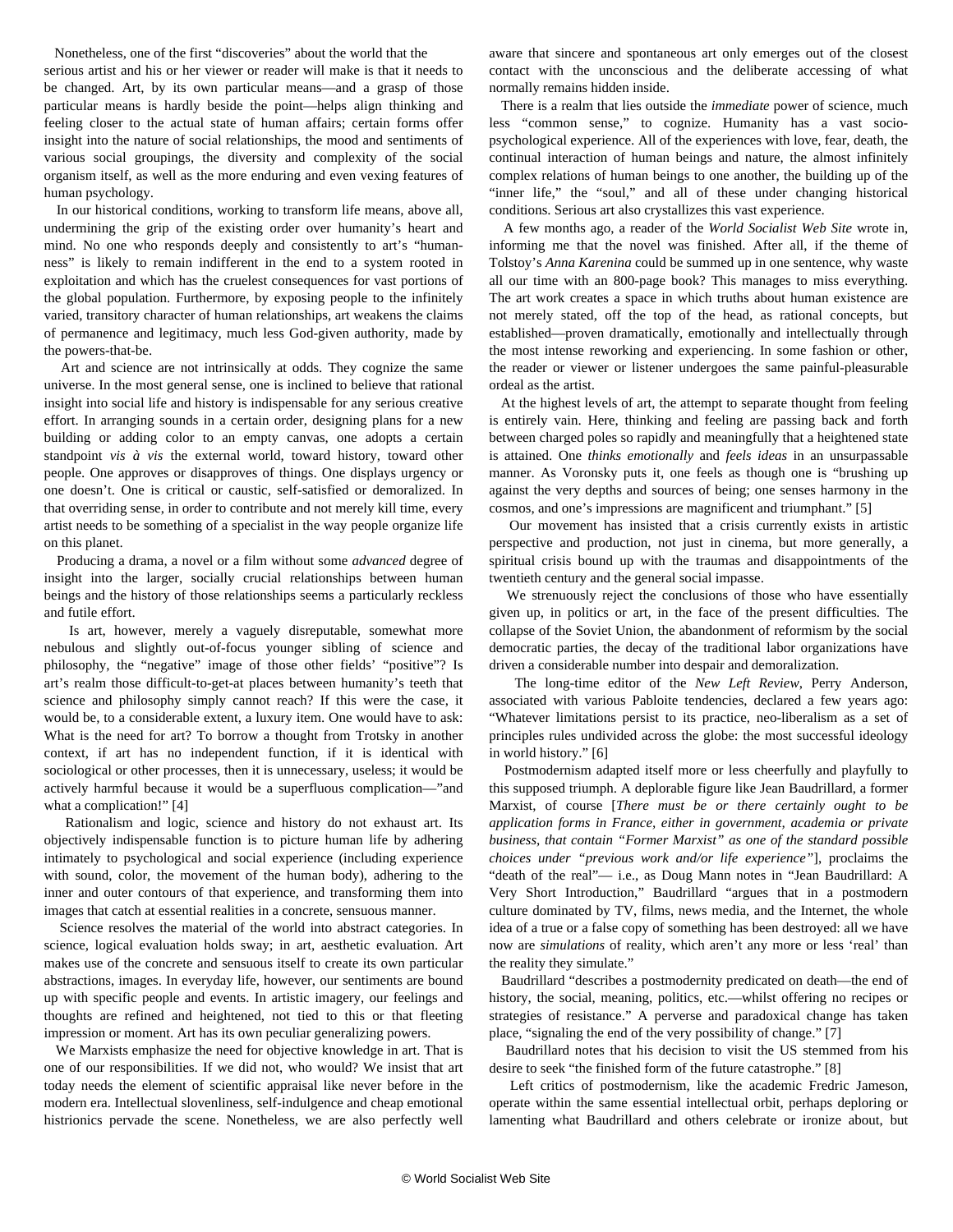accepting, for all intents and purposes, the inevitability of global capitalist rule.

 Jameson cites various symptoms of what he calls "the cultural logic of late capitalism"—for example, the thoroughgoing commodification of culture, its subsuming into a degraded mass culture, the loss of depth in art, the "waning of affect" (feeling or emotion), the increasing stagnation and lifelessness of the art object, the dominance of impersonal pastiche, the death of personal and individual style, and so on. Many of these points are valid as a surface description. But what is Jameson's perspective?

 A commentator notes that, in Jameson's view, "Multinational capitalism creates such a complex web of telecommunications, telemarketing and mobile services that the subject becomes mesmerized within the network of the image." [9]

 The outlook is rather grim. For left-wing organizations, "there cannot but be much that is deplorable and reprehensible in a cultural form of image addiction which, by transforming the past into visual mirages, stereotypes, or texts, effectively abolishes any practical sense of the future and of the collective project, thereby abandoning the thinking of future change to fantasies of sheer catastrophe and inexplicable cataclysm, from visions of 'terrorism' on the social level to those of cancer on the personal." [10]

 As a way out, Jameson offers the "political unconscious," the site of confused, but perhaps utopian desires. He advocates the " 'conspiratorial text,' which, whatever other messages it emits or implies, may also be taken to constitute an unconscious, collective effort at trying to figure out where we are and what landscapes and forces confront us in a late twentieth century, whose abominations are heightened by their concealment and their bureaucratic impersonality." [11]

 It is "by attempting to represent an unrepresentable society and then failing to represent it, by getting lost and caught up in representing the unrepresentable," [12] a commentator notes that the conspiratorial text apparently makes progress. Jameson argues that "in representations like these, the operative effect is confusion rather than articulation. It is at the point where we give up and are no longer able to remember which side the characters are on, and how they have been revealed to be hooked up with the other ones, that we have presumably grasped the deeper truth of the world system." [13]

 "Confusion rather than articulation." Truly, a condition of remarkable disorientation. In politics, of course, Jameson falls back on the alliance of various petty bourgeois protest movements, the "new social movements." He speculates that it may even be possible to "go around," to "outflank" the dominant postmodern culture. We have nothing nearly so clever in mind. We propose a direct challenge to the existing order in politics, and in art, a truthful picturing, by whatever formal means the artist chooses, of the world. This means, in the first place, struggling to overcome the present crisis in artistic perspective.

#### **In defense of the classics**

 One approach to considering our present dilemma might proceed along the following lines. In his 1925 essay, "On Art," Aleksandr Voronsky, the great Soviet critic and editor, and Left Oppositionist, illustrated his notions about artistic intuition with a reference to Tolstoy's *Anna Karenina*, published in 1878. Tolstoy had died only 15 years before the date of Voronsky's writing, Chekhov had died 21 years prior to Voronsky's essay, Dostoyevsky, 44 years; the Moscow Art Theatre, with Stanislavski at its helm, still operated; Voronsky was to collaborate with Maxim Gorky, one of the last major figures from pre-revolutionary Russian literature.

 The entire history of Russian literature, with the principal exceptions of Pushkin and Lermontov, had unfolded in the 80 years preceding the October Revolution. Gogol, whose *Dead Souls* was published in 1842, was followed by Turgenev, Goncharov, Ostrovsky, Nekrasov, Leskov, Uspensky... Dostoyevsky, Tolstoy. And, of course, the great critics and enlighteners—Belinsky, Herzen, Chernyshevsky, Dobrolyubov.

 What is our situation? It might be claimed that American literature reached its highest point to date 80 years ago. Arguably the greatest work of fiction produced in this country, Dreiser's *An American Tragedy*, appeared precisely eight decades ago, in 1925; another of the most remarkable works, Fitzgerald's *The Great Gatsby*, was published the same year; Hemingway's *The Sun Also Rises* the following year. In Dreiser's work one finds perhaps the most acute and all-sided alignment of the individual and national tragedy.

 The past 80 years hardly constitute a wasteland—Dos Passos, Sinclair Lewis, Faulkner, Richard Wright, whose *Native Son*, unthinkable without Dreiser, is at least half a great novel, and many others. An obvious flourishing of certain new or renovated forms took place—commercial cinema, jazz, dance and musical theater. But, I would argue, an overall decline in American cultural life began in the late 1930s.

 On the one hand, increasing disillusionment with the Soviet Union, which, however, did not lead, for the most part, to the disappointed drawing the most profound or enduring conclusions; and, on the other, the devil's bargain entered into with Stalinism by the liberal intelligentsia had a profoundly disorienting effect.

 Left intellectuals, anticipating an extension following the war of the New Deal, a Popular Front US-style, were utterly unprepared for the change of course initiated by the American ruling class in 1948 with the onset of the Cold War. They were either purged by McCarthyism, deeply damaging cultural life until our own day, or they made a new Faustian bargain—with the most violently reactionary elements in American society becoming converts to the new, national religion of anticommunism.

 And this "religion," even in its most liberal, social reformist incarnation, proved far too weak and ultimately dishonest and self-contradictory a foundation for penetrating artistic examinations of postwar American society. The film, novel and drama associated with the liberalism of the 1950s and 1960s have not, by and large, proven enduring.

 I think it is legitimate to point to increasingly diminished returns in the last several decades. In the more recent period: John Updike and Philip Roth, both capable of brilliant passages and remarkable individual insights, but, in the end, minor writers, with limited outlooks. We know the unhappy situation in cinema, with a few exceptions. I do not believe that either drama, poetry, visual art, music or dance has experienced a golden age in recent decades.

 The state of cultural life and the general attitude exhibited by contemporary society toward its greatest artistic treasures are not small matters to us. We work under the conditions produced by the decline of capitalism; of course, we understand that the degradation of culture is, in the final analysis, a symptom of this system's decay, but it also creates difficulties for us.

 We feel intensely protective, more protective than anyone, toward the "classics" in art and literature. We encourage their study, we polemicize for their study. Marxism, as Lenin insisted, has assimilated and refashioned everything of value in the thousands of years of human culture.

 We rely for the success of the socialist project on a far higher level of knowledge and thinking, within far wider sections of the population, than currently holds sway. What is socialist consciousness? The most penetrating and critical appraisal of reality, grounded in social understanding—all aspects of reality, the lessons of history, the laws of social life, science too—but also insight into psychology, the extraordinary flexibility and adaptability of the human personality, as well as the heavy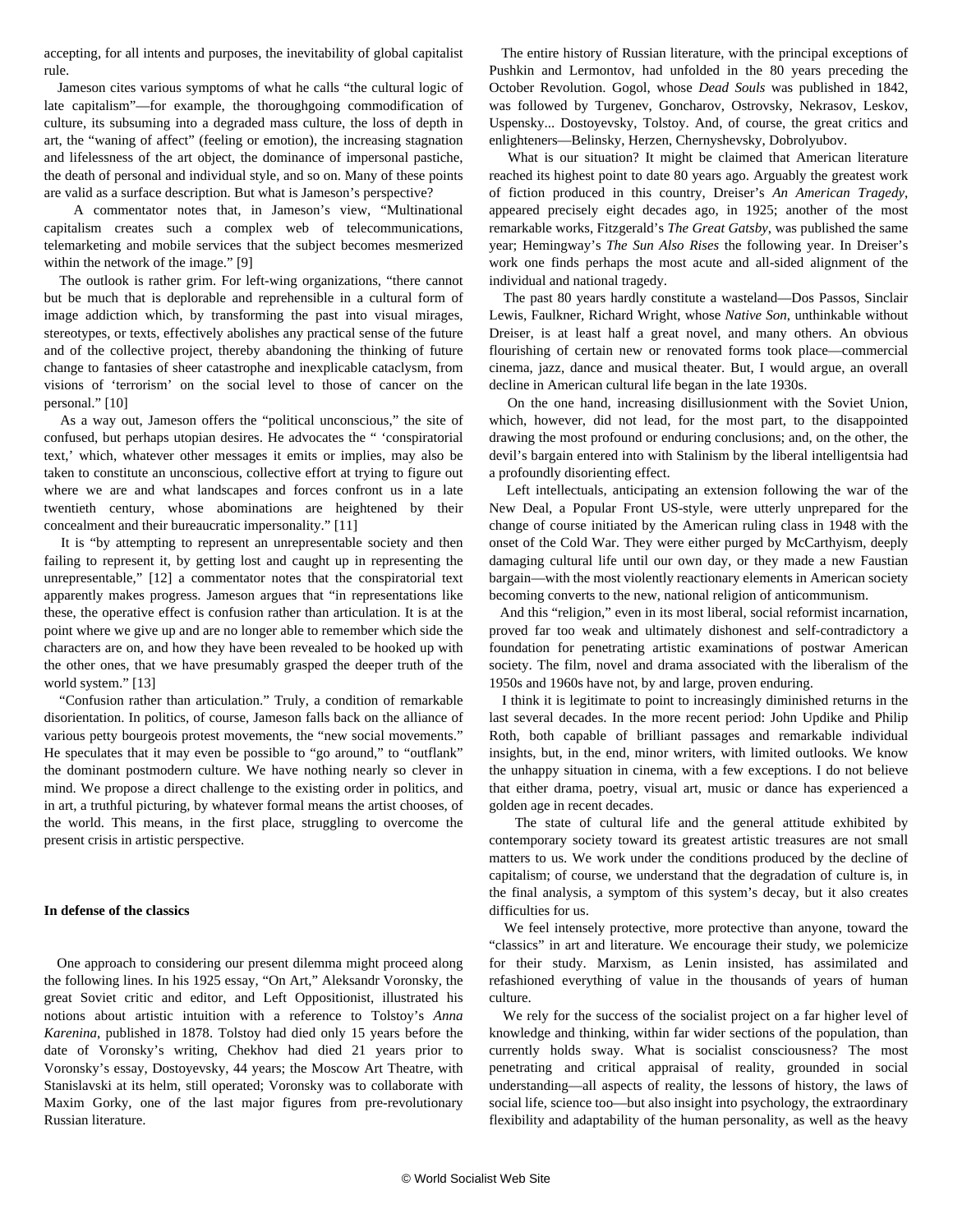weight of the past "on the brain of the living," our capacities for nobility, cowardice, self-sacrifice, bravery, self-delusion.

 Who would be foolish enough to embark on an undertaking like ours, which demands so much of consciousness (and also the unconscious), unaccompanied by Shakespeare, Goethe, Mozart, Dostoyevsky, Van Gogh, Dreiser, Chaplin and countless others? Is some of this work demanding? Yes, and a good thing too. Trotsky once noted, "That which can be grasped without any difficulties is generally useless, regardless of the subject." [14]

 We are unashamed "classicists." Does that imply a hostility to modernity or experimentation and innovation in art? Absolutely not. It simply means that nothing extraordinary is possible, including meaningful innovation, except on the basis of the working through and mastery of what is best in historic culture. This has its political correlative: it will always be found that the greatest creativity in politics, such as the development of the *World Socialist Web Site*, is predicated on the firmest political principle.

 In any event, a little historical perspective is needed. Have we been inundated in recent decades with important Realist (or any other kind of important) novels, with epic works of theater, with an excessive reverence for classical form in any field—or have we, on the contrary, suffered in many artistic spheres from the flourishing of a rather cold and empty technical virtuosity, quite cut off from large human concerns?

 Again, we make no bones about encouraging the reading of Hawthorne, Dickinson, Poe, Melville, Twain, Howells, Wharton, James, Mencken, London, Norris, Dreiser, Fitzgerald and the rest.

 How would the presence of a Twain or a Mencken alone alter the present climate in America, where merely watching a film or an evening's worth of television is often a painful, if not degrading experience? The poverty of much of official American culture is almost inconceivable: drab, banal, unimaginative, mind-numbing, devoted to money-grubbing, when not actually practicing deceit on a gigantic scale. A culture designed to make people stupid and unfeeling and uncurious. We can see the results in some of the letters we receive. "Abu Ghraib—who cares?" Or even the emails from certain sympathizers, like the one who boasted that he liked to leave his brain at the cinema door.

 And politics in the United States—what a field day for the satirist! In both parties, a surplus of pious hypocrites and well-heeled sociopaths, the thought of whose conduct behind closed doors makes one shudder! American political life generates more than its share of unintentionally comical moments: for example, a Tom DeLay, Republican House leader, former pesticide salesman, corporate shill, reactionary ignoramus, lecturing the American people on the "culture of life" during the Schiavo case.

 The nineteenth century Russian critic Pisarev once lamented, speaking of Russian society, how "poor and stupid" we are! And Trotsky explained that only after the working class took power in 1917 did it understand how poor and backward "we still are." [15]

 We have no reason either to conceal our difficulties. Our poverty and backwardness lie in a technological abundance combined with a terrible cultural and intellectual deficiency. That is not our fault, or the population's. Decaying capitalism, which has no progressive solutions to any problem, is responsible. And the working class, as it begins to mature politically, will tackle this problem too. But we must say what is.

 So we encourage the "classics," along with genuine originality and experimentation, against cynical postmodernism and its apologetics for what exists, as well as various forms of pseudo-populist "left" art, and, in general, all concessions to artistic amateurism and backwardness.

But this is not a new theme in the history of our movement.

 The political *and* cultural education of the working class was inevitably a critical concern of the socialist movement from its first days. Before the principles of scientific socialism had even been laid down, Engels wrote of England in 1845 that "the epoch-making products of modern philosophical, political, and poetical literature are read by working-men almost exclusively.... In this respect the Socialists, especially, have done wonders for the education of the proletariat.... Shelley, the genius, the prophet, Shelley, and Byron, with his glowing sensuality and his bitter satire upon our existing society, find most of their readers in the proletariat; the bourgeoisie owns only castrated editions, family editions, cut down in accordance with the hypocritical morality of today." [16]

 The German Social Democratic Party, the first mass socialist party of the working class, laid great stress on the cultural uplift of the population. It is beyond the scope of this discussion to account for its activities in any detail, but certain facts should be noted. First and foremost, the SPD leadership, or that element that concerned itself with cultural problems, did everything in its power to urge the study and appreciation of the classics of world and German literature.

 Historian Vernon Lidtke notes somewhat disapprovingly, for example, that the People's Free Theater movement "must be viewed as an archetypical example of those socialist-dominated organizations, that were designed to transmit to workers what Social Democratic leaders considered to be the best of established European and German culture." [17]

 Lidtke writes that "Social Democratic cultural commentators looked on their own socialist literature as artistically inferior, and accepted it primarily and often exclusively because of the message it carried." [18] Tens of thousands attended musical and literary evenings, organized by the party, listening to the music of Beethoven, Bach, Brahms, Liszt, Wagner and Handel and the works of Goethe, Schiller, Heine, Tolstoy, Ibsen and others.

 The attitudes of Franz Mehring and Rosa Luxemburg were unequivocal. Along with Plekhanov, Mehring was a pioneer in the application of historical materialism to cultural and literary problems.

 Luxemburg summed up her feelings for Mehring's contribution and her own approach to the problem in a letter on her colleague's seventieth birthday in 1916.

 Addressing Mehring, she wrote: "For decades now you have occupied a special post in our movement, and no one else could have filled it. You are the representative of real culture in all its brilliance. If the German proletariat is the historic heir of classic German philosophy, as Marx and Engels declared, then you are the executor of that testament. You have saved everything of value which still remained of the once splendid culture of the bourgeoisie and brought it to us, into the camp of the socially disinherited. Thanks to your books and articles the German proletariat has been brought into close touch not only with classic German philosophy, but also with classic German literature, not only with Kant and Hegel, but with Lessing, Schiller and Goethe. Every line from your brilliant pen has taught our workers that socialism is not a bread and butter problem, but a cultural movement, a great and proud world-ideology. When the spirit of socialism once again enters the ranks of the German proletariat [the letter was written during World War I, following the colossal betrayal of the SPD leadership] the latter's first act will be to reach for your books, to enjoy the fruits of your life's work.... Today, when intellectuals of bourgeois origin are betraying us in droves to return to the fleshpots of the ruling classes, we can laugh contemptuously and let them go: we have won the best and last the bourgeoisie still possessed of spirit, talent and character—Franz Mehring." [19]

 Luxemburg had set out her views on the proletariat and culture in 1903. Again, they leave little room for misunderstanding. She explained, and this argument was reiterated by Trotsky two decades later in *Literature and Revolution* against the advocates of so-called "proletarian culture," that in the history of previous class struggles, aspiring classes had been able to anticipate their political rule by establishing intellectual dominance, setting up a new science and a new art against the obsolete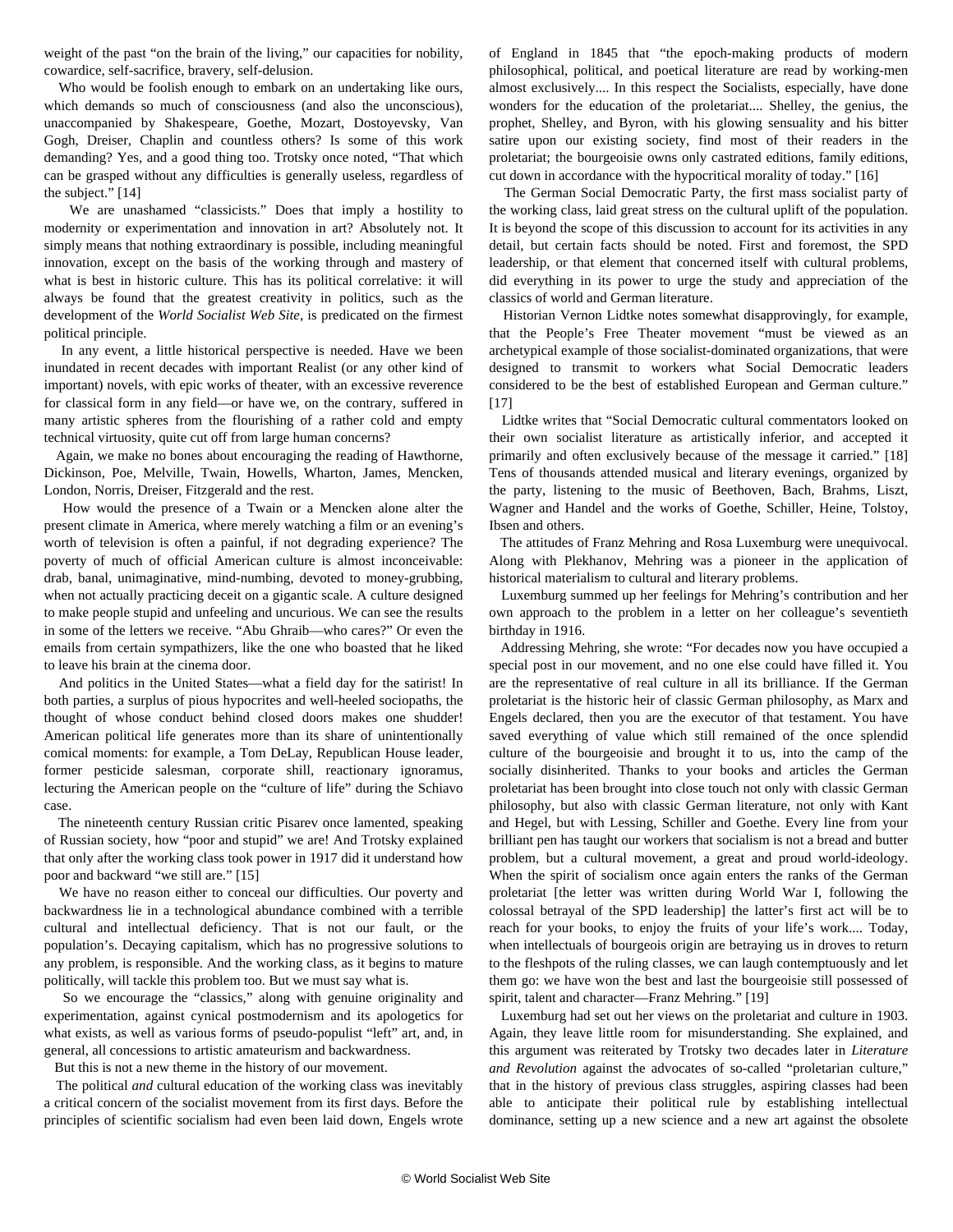culture of the old ruling authority during its decadence.

 She explained: "The proletariat is in a very different position. As a nonpossessing class, it cannot in the course of its struggle upwards spontaneously create a mental culture of its own while it remains in the framework of bourgeois society. Within that society, and so long as its economic foundations persist, there can be no other culture than a bourgeois culture...

 "The utmost it can do today is to safeguard bourgeois culture from the vandalism of the bourgeois reaction, and create the social conditions requisite for a free cultural development. Even along these lines, the workers, within the extant form of society, can only advance insofar as they can create for themselvesthe intellectual weapons needed in their struggle for liberation." [20]

#### **The origins of the Proletarian Culture movement**

 The particular conditions in backward Russia produced a somewhat different dynamic. To a certain extent, many of the cultural questions that arose in the German socialist movement before 1914 did not become contentious issues in Russia until after the taking of power by the working class under Bolshevik leadership in October 1917.

 The debate over "proletarian culture" in the USSR and its consequences are quite critical for our work today. I will attempt to suggest certain of the most crucial themes of that debate.

 As I noted, Trotsky and Voronsky, following an initial intervention by Lenin, upheld and deepened the Marxist viewpoint on art and culture. The reconstruction of the country following seven years of war and civil war was an immense project, particularly for the first workers' state, established in backward Russia, surrounded by enemies and cut off from the cultural and technological benefits in more economically advanced Western Europe. Raising the cultural level of the masses impressed itself on the Bolshevik leaders as the question of questions.

 Opposition to classical Marxist conceptions came from various quarters, including, as Frederick Choate notes in his foreword to the volume of Voronsky's writings, "from unexpected places: not from open enemies of the revolution, but from poorly educated supporters of the Soviet regime in general, and from representatives of the 'Proletarian Culture' movement in particular." [21]

 The central figure in the Proletarian Culture movement, or Proletcult, for short, was Aleksandr Bogdanov. He deserves a certain amount of attention for his role in the history of Soviet cultural life, as well as his significance as a "forefather" of many ideological trends in opposition to Marxism throughout the twentieth century—trends that, in some cases, are still with us today. Those with a history in the Marxist movement will know him as a principal target of Lenin's extraordinary work, *Materialism and Empirio-Criticism* (1908).

 Bogdanov was undoubtedly a remarkable personality. Trained as a doctor, with a great interest in physiology, technology and natural science, the eventual author of two utopian science fiction novels, Bogdanov, who was arrested and exiled three times, joined the Russian Social Democratic Labor Party in 1899, the same year he received his medical degree.

 He worked closely with Lenin following the Bolshevik-Menshevik split and through the 1905 Revolution. However, the defeat of the revolution and the retreat of the working class led Bogdanov to draw certain quite false philosophical and political conclusions.

 Infatuated by the latest discoveries in physics and the natural sciences, particularly in regard to atomic structure, and subscribing to the false conclusions drawn from these discoveries by certain of the scientists themselves (Ernst Mach, for example), Bogdanov rejected dialectical

materialism in favor of "positivist" notions advanced as the latest word in philosophy.

 Bogdanov, following certain of these scientists, rejected materialism and argued that things or bodies were "complexes of sensations," and that "we sense only our sensations," as one leading scientist put it. [22] In other words, we know only color, taste, odor, hardness, coldness, etc., but not the things-in-themselves. The materialists, he claimed, were "metaphysicians" for insisting that the world existed entirely independently of our consciousness of it.

 Lenin's strenuous defense of dialectical materialism against Bogdanov dealt a tremendous blow to the latter's political and philosophical credibility, particularly to his pretensions as the representative in the Marxist movement of the "new science." He left active political life in 1911 and, unlike Lunacharsky and Pokrovsky, other leading members of his group, never rejoined the Bolshevik Party, devoting himself instead to "organizational science" and "proletarian culture."

 Bogdanov also drew some very mistaken and disorienting political conclusions from the defeat of the 1905 Revolution. While Lenin and Trotsky were straining to abstract from the experience every critical lesson as part of the preparation for the next social upheaval, Bogdanov was wondering out loud if the defeat did not arise from some defect in the working class.

 It seemed to him that the revolution's failure stemmed from organic weaknesses in the working class itself, its ideological immaturity and lack of cultural independence from the bourgeoisie. This, of course, has been a common response to setbacks, almost a gut reaction, of "leftist" intellectuals of a certain stripe. We continue to see this, on a grand scale, in our own day. Bogdanov was one of the founders of this misbegotten tendency, although, it must be said, made of far higher and better material than his counterparts today.

 Since the political struggle had proven inadequate, he concluded, "it was necessary to develop and systematize elements of the incipient culture—what he called 'elements of socialism in the present.' [23]... [The struggle for socialism] involved 'the creation of new elements of socialism in the proletariat itself, in the internal relations, and in its conditions of life: the development of a socialist proletarian culture." [24]

 Perhaps summing up his position, one historian writes, "What counted, in particular, was the conscious cultivation of the embryonic elements of socialism prior to the seizure of revolution. In Bogdanov's words, '*Socialist development will be crowned with socialist revolution*.'" [25]

 This is not our conception at all. We fight for the maximum political and cultural development of our own forces and the widest possible section of the working class. That is why we are here. That is what we do every day. We cede to no one the responsibility for constructing an international socialist culture. We fight for a party with the largest possible membership, periphery and influence.

 We understand, however, that the political process is objectively driven. We are here, notwithstanding all the individual paths by which we arrived at this location, for definite historical and social reasons. Socialism comes into existence as a movement, as an ideology, because of the irreconcilable contradictions of capitalism and the reflection of those contradictions in the minds of the greatest thinkers.

 There is not an ounce of fatalism in our approach, but we recognize that capitalism and its crisis do the lion's share of the work. The task of humanity, as Lenin explained, is to comprehend the objective logic of economic evolution so that we are able to adapt our consciousness to this reality "in as definite, clear and critical a fashion as possible." [26]

 This is very far removed from Bogdanov's desperate project of socially, culturally and morally renovating the working class. In the end, such intellectuals, and we have our own share of neo-utopians, semi-idealists and muddleheads today, weigh up the working class and always find it lacking.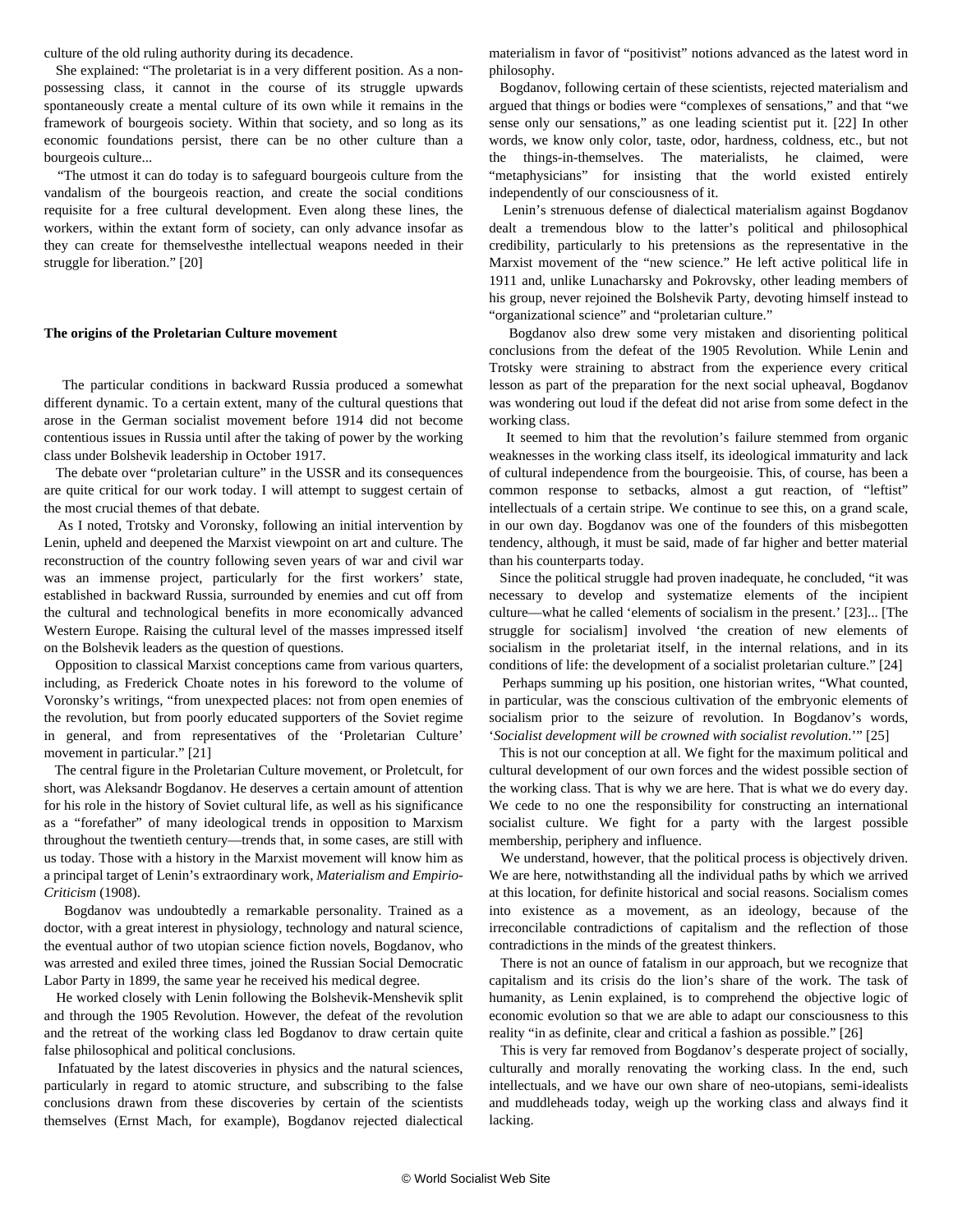Such views were common in the New Left and associated cultural circles in the US (and elsewhere) in the 1960s and 1970s. This notion, that the working class is inevitably unprepared for or even unworthy of its revolutionary role, is profoundly reactionary and antithetical to the historical materialist approach. We work toward the cultural and moral improvement of the population; no doubt, a significant change in mood is indispensable for socialism to take deep root. But one must have a sense of historical proportion. There are definite limits, produced by the objective facts of life under capitalism, to that process.

 The working class, because of its exploited and oppressed condition, because it is propertyless and culturally deprived, does not come forward politically as one. There are more advanced layers; our party finds support within those layers. Other layers will be sympathetic, but not active. Still others will remain more or less neutral. Others, in the minority, the most backward, will be actively hostile.

 The development of the economic and political catastrophe of capitalism will propel masses of people into struggle. Everything then depends on the existence of Marxist cadres who can politically educate and prepare the most advanced sections of the working population for the struggle for power. We insist that an objective impulse to social revolution exists and we base our activity on that.

 To Marx, in the *German Ideology*, "communist consciousness" was a *product* of the social revolution, not its *prerequisite*: "Both for the production on a mass scale of this communist consciousness, and for the success of the cause itself, the alteration of men on a mass scale is necessary, an alteration which can take place only in a practical movement, a revolution; this revolution is necessary, therefore, not only because the ruling class cannot be overthrown in any other way, but also because the class overthrowing it can only in a revolution succeed in ridding itself of all the muck of ages and become fit to found society anew." [27]

 In 1932 Trotsky explained to a French writer: "Those who speak of proletarian literature, counterposing it to bourgeois literature, evidently have in mind not several works but a totality of artistic creation that, to their way of thinking, constitutes an element of a new, 'proletarian' culture.... If capitalism offered such possibilities to the proletariat, it would no longer be capitalism. There would no longer be any reason to overthrow it.

 "To portray a new, proletarian culture within the confines of capitalism is to be a reformist utopian, to believe that capitalism offers an unlimited perspective of improvement.

 "The task of the proletariat is not to create a new culture within capitalism, but rather to overthrow capitalism for a new culture." [28]

 So we have the historical materialist view, with its emphasis on the objective impulse to revolution, vs. the subjectivist view, which begins with consciousness, the moral condition of the working class. What the adherents of the latter are really talking about is sorting out family relations and the sex lives of the population—in other words, everyone must be liberated from all neuroses and repression before a revolution is possible.

 A blow-by-blow account of the rise and fall of the Proletcult movement, founded on the eve of the October Revolution, would be inappropriate. In any event, the organization *as an organization* is not of the most exceptional importance.

 Lenin and other leading Bolsheviks were prepared, in the early days of the revolution, to give Bogdanov and his co-thinkers the benefit of the doubt. The old political-philosophical differences had lost some of their immediacy. In any event, the regime was strapped, engaged in fighting a bloody civil war. Here was an organization ostensibly dedicated, and no doubt sincerely, in its own fashion, to the education of the working class.

 The Proletcult movement was, in the first place, supported and promoted by the Bolsheviks. The organization opened workshops, studios, theaters,

classes. It was granted semi-official status as an organization for the education of the working class. If it dedicated itself to literacy, to adult education, to matters as elementary as proper hygiene, to teaching the classics, to encouraging workers' self-expression and self-confidence...

 Alas, this was not good enough for Bogdanov and his co-thinkers—they had something far grander in mind. Wishing away the extremely backward conditions in the new workers' state, or ignoring them, a Proletcult resolution declared: "We are immediate socialists. We affirm that the proletariat must now, immediately, create for itself socialist forms of thought, feeling and daily life, independent of the relations and combinations of political forces." [29]

 All manner of harebrained schemes came out of the Bogdanov-inspired movement—proletarian culture, proletarian morals, the proletarian university, proletarian science.

 Equally pernicious as the dreaming up of these idle schemes was the hostility of many members toward past culture and art. In the most famous poem associated with the Proletcult, *We*, Vladimir Kirillov wrote, "In the name of our tomorrow we will burn the Raphaels, destroy the museums, and trample on the flowers of art." [30]

 Proletcult, as far as one can tell, carried out a good deal of useful elementary work. The organization established studios open to workers and young people; many, hungry for culture, flocked through its doors. Numerous distinguished artists, musicians and theater directors taught classes at the Proletcult. By 1920 it claimed 400,000 members, although there are suggestions that those figures are somewhat inflated.

 Lenin was hostile to Bogdanov's schematics. He chided the Proletcultists for "dilating at too great length and too flippantly on 'proletarian culture'... For a start, we should be satisfied with real bourgeois culture; for a start, we should be glad to dispense with the cruder types of pre-bourgeois culture, i.e., bureaucratic culture or serf culture, etc." [31]

 He kept a watchful eye on Proletcult's antics and once the civil war ended and a period of economic reconstruction commenced, Lenin urged that Proletcult be subordinated to the government's education department. Why was a special organization, subsidized by the government, and, what's more, burdened with a variety of farfetched notions, required? Moreover, the political situation, worsened by great economic hardship, remained extremely tense. The possibility of a "Bogdanovite" party, rooted in political confusion and an adaptation to Russia's backwardness, arising to challenge the Bolsheviks was not inconceivable.

 Lenin accordingly drew up his famous draft resolution, *On Proletarian Culture*, which argued that "Marxism has ... assimilated and refashioned everything of value in the more than two thousand years of the development of human thought and culture." [32]

 The Proletcult's subordination to the government education department irrevocably altered the movement's place in Soviet cultural life. Its claim to be the "third path" (along with the party and the trade unions) to proletarian power now lost all credibility. Bogdanov withdrew in 1921 and the organization declined, until it was officially put to death by the Stalinist decree that ended all independent artistic groupings in 1932.

 However, that did not put an end to "the strange career" of proletarian culture. Indeed, the most vituperative and reactionary uses of the phrase, in political abuse of Trotsky, Voronsky and the genuine upholders of socialist-artistic tradition, were yet to come. Followers of Bogdanov remained active in a number of cultural and literary organizations, such as VAPP (the All-Russian Association of Proletarian Writers) and MAPP (the Moscow Association of Proletarian Writers), and around publications such as *October* and *On Guard*.

 A "proletarian writers" resolution from 1925 provides some flavor of the level of argument. It began: "Artistic literature is a powerful weapon of the class struggle ... the rule of the proletariat is incompatible with the rule of non-proletarian ideology, and consequently with non-proletarian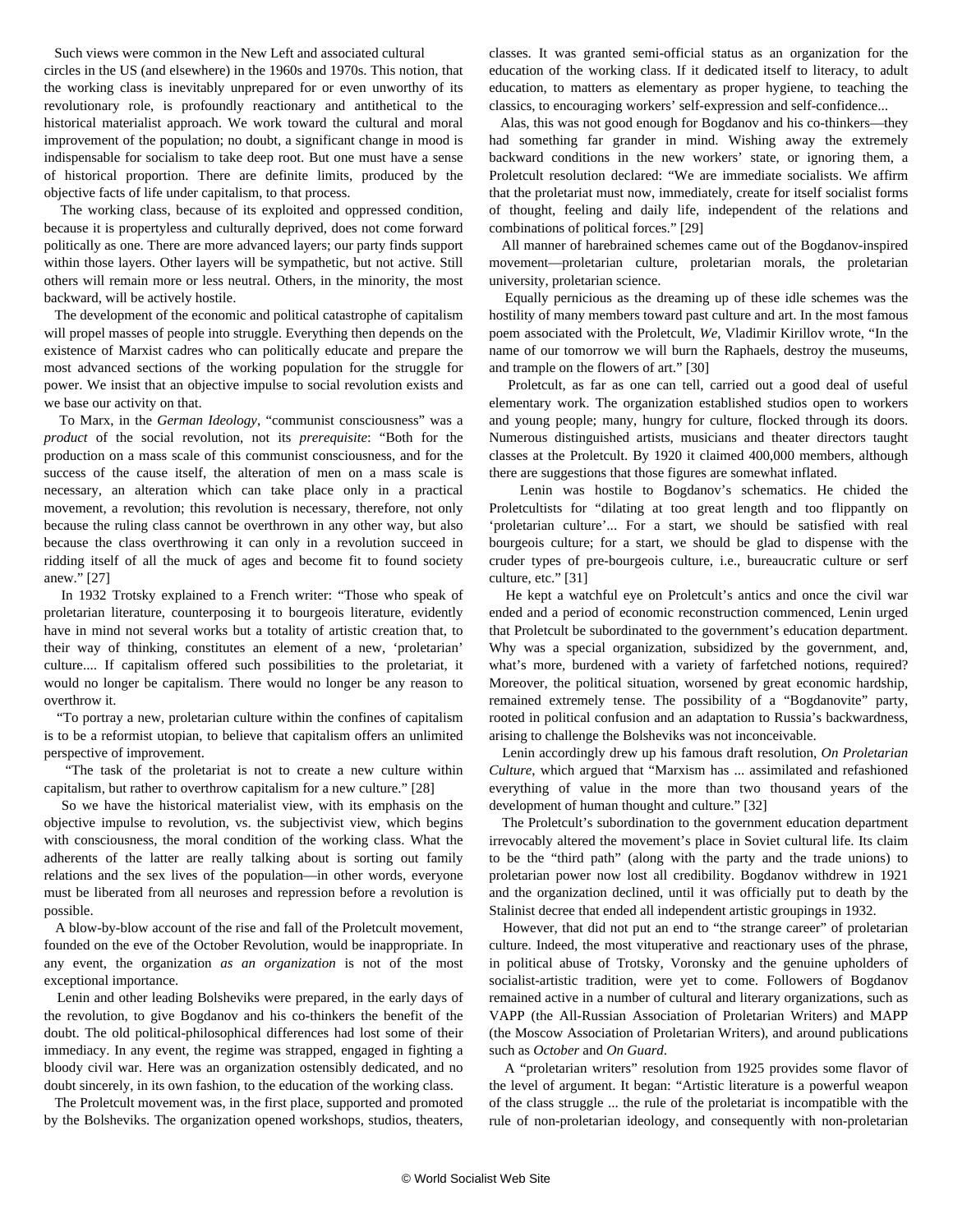literature.... Artistic literature in class society not only cannot be neutral, it actively serves one or another class." [33]

 "Trotskyism," it declared, "in the field of art signifies the peaceful collaboration of classes in which the role of hegemon is maintained completely for the representatives of the old bourgeois culture." [34]

 Who were these demagogues? Voronsky called them "'brave little schoolboys' with penknives" who "don't know what they're doing." He argued that their false point of view "reflects the moods of wider circles within our party, and the party youth in particular." [35] These younger, inexperienced elements were used by the rising bureaucracy to corrode the atmosphere, introducing anti-intellectualism and eventually antiinternationalism.

 One historian points out that the new generation of guardians of the proletariat in art came generally from the petty intelligentsia in the provinces and had far narrower intellectual origins than the revolutionary generation. She writes that "when this new generation made its entry into Soviet culture, their militant parochialism went against the general tenor of intellectual life. The consequences of their triumph are with us still." [36]

 As I suggested, the strange career of proletarian culture took an unexpected turn in the mid-1920s, becoming something quite different from the idea Bogdanov had in mind. The theory, latched on to by the rising bureaucracy and its "militantly parochial" hangers-on, became an adaptation to the prevailing unfavorable conditions and a complement to the Stalinist conception of socialism in a single country.

 In May 1925, Bukharin explicitly declared that Trotsky, in his rejection of the very notion of proletarian culture, had made a "theoretical mistake," exaggerating the "rate of development of communist society, or, expressed differently ... in the speed of the withering away of the proletarian dictatorship." [37]

#### **Trotsky and Voronsky oppose the vulgarizers**

 The arguments of Trotsky and Voronsky against proletarian culture focused on a number of critical issues: 1) the 'cultural question' in the proletarian as opposed to the bourgeois revolution; 2) the nature of the relationship between a class and *its* culture; 3) a Marxist approach to artistic and creative work.

 Like Luxemburg and Trotsky, Voronsky explained that the working class came to power in a far different manner than the bourgeoisie did in its day. The bourgeoisie matured economically and culturally, as an exploiting class, to a considerable extent within the framework of feudal society. However, "By its very position inside bourgeois society, the proletariat remains economically and culturally deprived... Therefore, when it overthrows the bourgeoisie and takes power into its own hands, one of the sharpest and most acute problems is the problem of assimilating the entire enormous sum of cultural achievements of past epochs... In illiterate, hungry, plundered, destitute and wooden Russia, with its remnants of Asiaticism and serfdom, we are ominously reminded of this literally at every step." [38]

 Consider our situation. We have this school. It is an immense and indispensable achievement. We do not underestimate its significance for an instant. This, if you like, is a 'proletarian school' or a 'socialist school.' If 'proletarian culture' exists within capitalism, this is it! Its qualitative political and intellectual level is extraordinary.

 But consider the resources the bourgeoisie had at its disposal before it assumed political power from the *ancien régime*: universities, newspapers and journals, cultural academies, institutions of all varieties, all financed and supported by an already prosperous and influential class.

 Trotsky sums up this problem graphically, pointing out "that the German bourgeoisie, with its incomparable technology, philosophy, science and art, allowed the power of the state to lie in the hands of a feudal bureaucratic class as late as 1918 and decided, or, more correctly, was forced to take power into its own hands only when the material foundations of German culture began to fall to pieces." [39]

 In other words, many of the world-historical conquests of German 'bourgeois' culture, in philosophy, in art, in science, were accomplished under "feudal bureaucratic" political rule: Hegel, Lessing, Goethe, Schiller, Beethoven, Kleist, Büchner, Wagner, Fontane, Hauptmann, even the early novels of Thomas Mann, the quintessential chronicler of the German bourgeoisie, all under "feudal bureaucratic" rule. And what about "bourgeois science"? Einstein was appointed director of the Kaiser Wilhelm Physical Institute in 1914, still under the rule of the feudalbureaucratic class. Only with the collapse of the Empire and the flight of the Kaiser in November 1918 did the bourgeoisie formally take the political reins, reluctantly as Trotsky notes, by which time 'bourgeois culture' was, in fact, already in the throes of deep crisis!

 But, argued the 'proletarian' critics, why could not the working class create an art and culture within a far shorter span of time? Fundamental questions of perspectives were involved.

 Those who began from the Marxist-internationalist perspective conceived of the problem of culture-building in the USSR as entirely dominated by the approaching European and world revolution. Trotsky famously described the Bolsheviks as "merely soldiers in a campaign... bivouacking for a day... Our entire present-day economic and cultural work is nothing more than a bringing of ourselves into order between two battles and two campaigns... Our epoch is not yet an epoch of new culture, but only the entrance to it." [40]

 There is no such thing and can be no such thing as a proletarian culture, for the simple reason that the working class comes to power for the express purpose of doing away with class culture and creating the basis for a human, classless culture. Unlike the bourgeoisie before it, the working class does not come to power in order to initiate its own proletarian epoch, to perpetuate its rule. The proletarian regime is unique in that its successful functioning involves its own dissolution.

 Bukharin and the Proletcultists had something quite different in mind, an extended historical period, an independent period of 'proletarian rule,' with its own culture, morals and science, supposedly. In fact, what they had in mind, semi-consciously or not by this time, was an indefinite period of rule by the national-opportunist bureaucracy.

 The task of the proletarian intelligentsia in general, both Trotsky and Voronsky argued, was not the abstract and artificial formation of some new culture existing in mid-air, but the urgent, definite task of "culturebearing," the planned and arduous job of "imparting to the backward masses... the essential elements of the culture which already exists." [41]

 A new culture, a genuinely socialist culture, could not be created by small numbers of people in a laboratory, both Trotsky and Voronsky insisted. The relationship between a class and its culture was immensely complex, not solved by a few phrases, much less ultimatums and shouting at the top of one's voice.

 What we have in the Soviet Union at present, Voronsky pointed out persuasively, is an art organically and inevitably bound up with the old, an art that people attempt to adapt to new needs, the needs of the transitional period. "Ideological slant doesn't change the situation at all, and doesn't justify the counterposition of this art to the art of the past, as an original cultural value and force... For what we actually have for the time being is the culture, science and art of previous epochs. The man of the future social structure will create his own science, his own art and his own culture on the foundations of a new material base." [42] This was profound and sobering. But it was bound *not* to satisfy impatient and vulgar thinkers.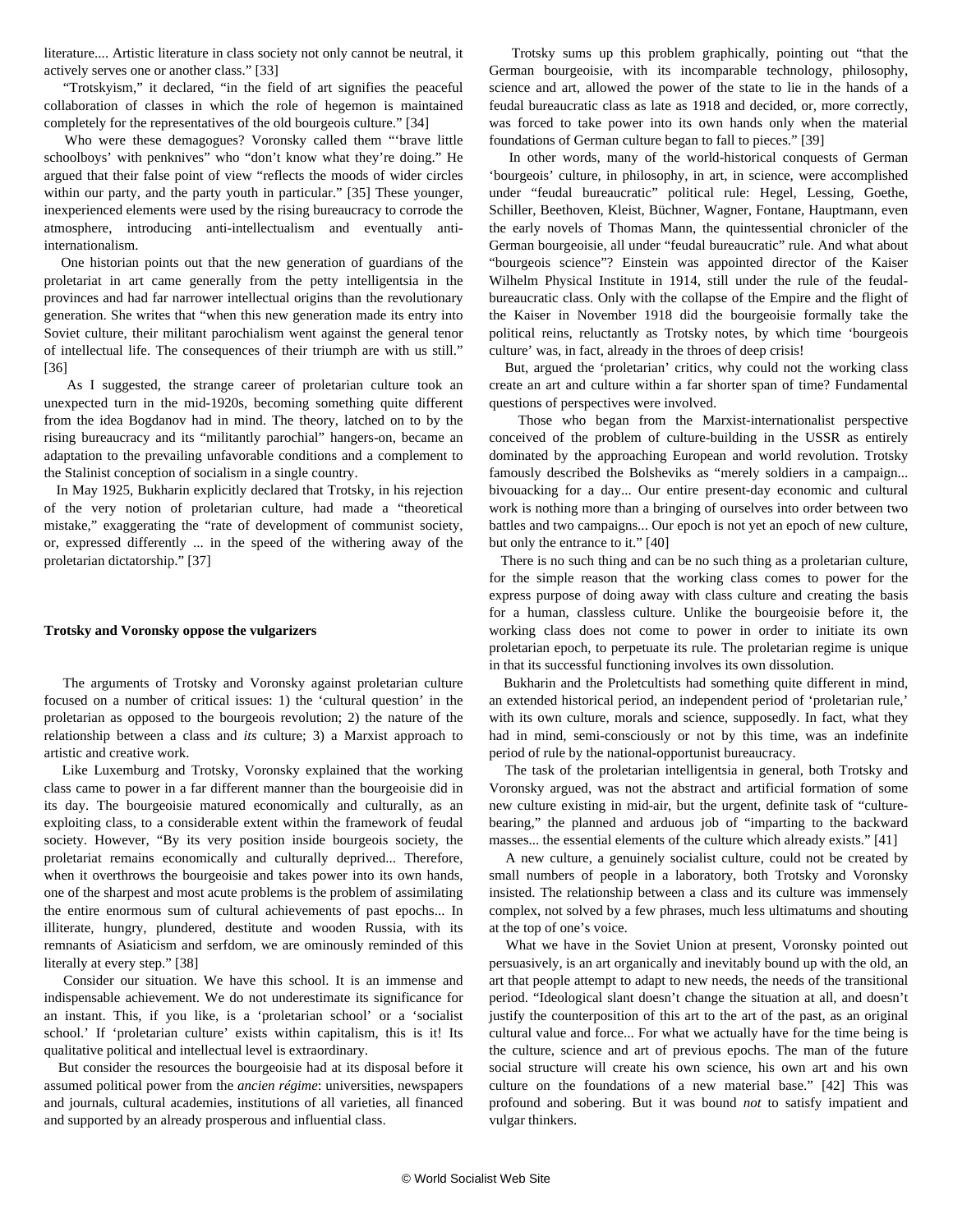Voronsky and Trotsky vigorously opposed the superficial, thoughtless and subjectivist approach to artistic work of the *On Guard* group, VAPP and others. Voronsky is tremendously eloquent on this question. He tirelessly argues for sincerity, honesty, psychological insight, a feeling for "the powerful instincts and forces of life" [43], above superficial political agreement. He insisted, above all, on the great objective, irreplaceable value of art as a means of seeing, feeling, knowing the world.

 In 1932, living in Leningrad, the anti-Stalinist writer Victor Serge (in a piece included in a valuable collection of his articles on literature and politics that was recently published) noted, "The mechanisms of artistic creativity are far from being completely understood by us. In any case, it is certain that for many artists a complete attempt to subordinate creative activity, where a number of unconscious and subconscious factors come into play, to a rigorously conscious direction, would result in an awkward impoverishment of his work and personality. Would the book gain in clarity of ideas what it had lost in spontaneity, human complexity, deep sincerity, and rich contradictions? In some cases, perhaps. But the charm and effect of a work of literature come precisely from the intimate contact between reader and author, at levels where the purely intellectual language of ideas is no longer enough, a sort of sharing that cannot be attained other than by a work of art; by weakening the ways this sharing takes place, we weaken everything; I do not see what can be gained by this, although I understand all too well that the politician prefers above all others novels that are based on the articles of his programme." [44]

 The Proletcultists, inspired by Bogdanov, operated in fixed categories. There were three basic class groupings in the USSR—proletariat, layers of the petty-bourgeoisie, and the remnants of the shattered bourgeoisie and nobility; hence there must correspond three basic categories of literature: proletarian, petty-bourgeois and bourgeois-landowning. And they attempted to make sense of things with such naked, abstract and simplified schemas.

 Pushkin, Lermontov, Tolstoy and the rest were poets and writers from the gentry, acknowledged Voronsky, but did that mean that their work lacked all *objective* value, all truth-telling?

 The honest artist, by the very nature of his or her pursuit, can paint a picture of the world that contradicts his or her conscious notions and even class interests. Of course, there are limits to this. Class position and selfinterest can corrupt and destroy an artist's work; a generally unfavorable intellectual climate may not provide him or her with the necessary depth of feeling and understanding, even on the unconscious level, to propel such a struggle for the 'facts of life.'

 Voronsky placed great emphasis on intuition in the process of 'removing the veils' created by everyday life and habits and truly seeing the world. But intuition, the artist being able to identify the precise detail or image that will capture the truth without fully realizing why he or she is able to do it, is not a mystical process. Voronsky explains that "intuition is nothing but the truths, discovered at some time by previous generations, with the help of rational experience, which have passed into the sphere of the subconscious." [45]

 The Proletcultists argued that the artist "used reality," transmitted ideology, organized "the psyche and consciousness of the reader in the direction of the finite tasks of the proletariat," etc. [46] The question left unanswered by those who spoke about organizing the psyche or the consciousness or the emotions was: but does it do so "in correspondence with living reality"? Voronsky asked the proletcultists point-blank: "Do our subjective sensations have objective significance?" [47] We return here to the philosophical questions that Lenin took up against Bogdanov 15 years earlier.

 Materialists, Voronsky insisted, understand that "we cognize an objective world that is independent of us. Our images [including artistic images] of the world are not exact copies, but neither are they vague hieroglyphs of the world: moreover, they are not merely subjective in

character. Practice determines what it is in our images that has only personal significance and what is a genuine, accurate representation that provides the truth." [48]

 The artist who 'surrenders' to the world and its infinite richness, Voronsky passionately argued, who reduces the socially distorting tendencies in his or her work to the greatest possible extent, finds the world as it truly is, "in its most lively and beautiful forms." [49]

 Since the collapse of the USSR in 1991, we have consistently posed the question: Was there an alternative to Stalinism?—and answered in the affirmative. Was there an alternative to "proletarian culture" in art? Yes, above all represented by the efforts of Voronsky and his associates, provided political and ideological assistance by Trotsky, to develop a new Soviet literature in the 1920s.

 Voronsky's principal work was editing the journal, *Red Virgin Soil*, which published much of the most remarkable fiction and poetry in the USSR from 1921 to 1927, when he was removed from the editorship by Stalin's Politburo.

 His name is invariably associated with the work of the so-called "fellow travelers," a term coined by Trotsky to describe a disparate group of literary figures who generally sympathized with the revolution, or accepted it, but maintained their distance from the Bolsheviks and Marxism.

 Voronsky's attitude, and the attitude of Lenin, Trotsky, Lunacharsky and others, combined ideological firmness with great patience and flexibility. After all, Voronsky's concern was not with scoring immediate political points, like his vulgarizing opponents, but with the emergence of a critical-minded and elevated culture that would make a difference in the lives of millions. He encouraged those writers who honestly and artistically shed light on Soviet reality, warts and all.

 Voronsky resolutely stood his ground against ferocious and increasingly vile criticism, admitting the fellow travelers' "ideological jumble and confusion" [50] but insisting, "artistically they are honest; their works give pieces of real life, and not saccharine legends... These fellowtravelers were the first to aim their blows at wooden agitation pieces... They approached the *Russian* revolution, and not revolution in general, outside of time and space." [51]

 We have much to learn from this work. Of course, we have very few "fellow travelers" in the literal sense at the moment, i.e., artists who sympathize with our program of socialist revolution. But there are certainly many "fellow critics" of capitalist society, some of whom will become "fellow travelers," or perhaps more, as the political situation matures. And there are plenty of semi-critics, one-quarter critics, as well as quasi-critics and pseudo-critics.

 Adopting the proper approach and tone, that balance of criticism, ideological sharpness, friendly advice, encouragement, "shots across the bow" and so forth, is no small matter. It takes a considerable amount of political and artistic experience. Mistakes are sometimes made. But Voronsky's (and Trotsky's) work along these lines is invaluable.

 In conclusion, I simply want to bring your attention to the work of Voronsky as the *de facto* leader and certainly ideological guide of the *Pereval* [*Mountain Pass*] group, composed of younger writers. Here, perhaps, Voronsky found the most receptive audience of artists, talented and sensitive young people, committed to the revolution and hostile to the banalities and empty-headed rhetoric of the proletcultists and budding **Stalinists** 

 As one of the Perevalist writers, Abram Lezhnev, wrote, "For us, socialism is not an enormous workers' dormitory, as it is for the maniacs of productionism and advocates of factography... For us, it is the great epoch of freeing man from all the chains which bind him, when all the capabilities in his nature are revealed with full force." [52]

 The 1927 platform of the group, on the eve of the catastrophe for Soviet art, is another tragic reminder of what was lost to Stalinism. Historian